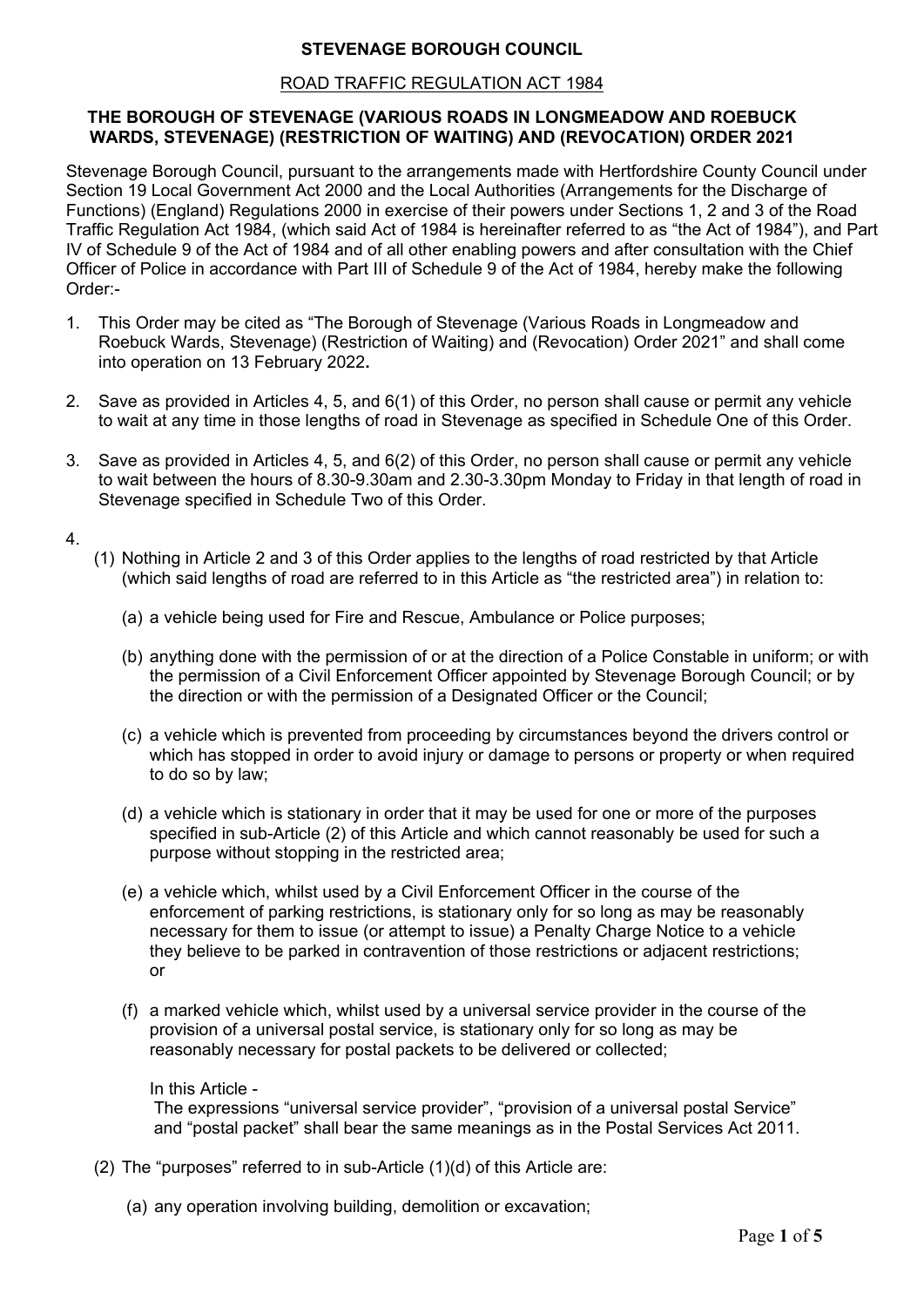- (b) the removal of any obstruction to traffic;
- (c) the maintenance, improvement or reconstruction of a road;
- (d) constructing, improving, maintaining, or cleaning of any street furniture; and
- (e) the laying, erection, alteration, repair or cleaning of any sewer or of any main pipe or apparatus for the supply of gas, water or electricity, or of any telecommunications apparatus kept or installed for the purposes of a telecommunications code system or of any other telecommunications apparatus lawfully kept installed in any position.
- 5. Nothing in Article 2 and 3 of this Order applies to the lengths of road restricted by that Article (which said lengths of road are referred to in this Article as "the restricted area") so as to render it unlawful to cause or permit any vehicle to wait only for so long as may be reasonably necessary:
	- (a) to enable goods to be loaded on or unloaded from the vehicle from or to premises adjacent to the restricted area; or
	- (b) to enable a passenger to board or alight and to load and unload any luggage.
- 6.
- (1) Nothing in Article 2 of this Order shall render it unlawful to cause or permit a disabled person's vehicle which displays in the relevant position a disabled person's badge and a parking disc, to wait at any time in the lengths of road specified in the Schedule One of this Order for a period not exceeding 3 hours (not being a period separated by an interval of less than 1 hour from a previous period of waiting by the same vehicle in the same length of road).
- (2) Nothing in Article 3 of this Order shall render it unlawful to cause or permit a disabled person's vehicle which displays in the relevant position a disabled person's badge and a parking disc, to wait at any time in the lengths of road specified in the Schedule Two of this Order.
- (3) In this Article -

"disabled person's vehicle" has the same meaning as in Section 142(1) of the Act of 1984;

"disabled person's badge" has the same meaning as given in Regulation 3(1) of The Local Authorities' Traffic Orders (Exemptions for Disabled Persons) (England) Regulations 2000

"parking disc" has the same meaning as given in Regulation 8(5) of The Local Authorities' Traffic Orders (Exemptions for Disabled Persons) (England) Regulations 2000; and

"relevant position" has the same meaning as given in Regulation 4 of The Local Authorities' Traffic Orders (Exemptions for Disabled Persons) (England) Regulations 2000

7.

- 1) If a vehicle (other than a vehicle otherwise exempted by this Order) is left in contravention of any provision of this Order a penalty charge shall be payable.
- 2) In the case of a vehicle in respect of which a penalty charge is payable, a penalty charge notice may be issued by a Civil Enforcement Officer in uniform in accordance with the Civil Enforcement of Parking Contraventions (England) General Regulations 2007.
- 3) The penalty charge shall be paid to Stevenage Borough Council in accordance with the instructions and within the time limits specified on the penalty charge notice.
- 8. The provisions of The Borough of Stevenage (Longmeadow and Roebuck Wards, Stevenage) (Restriction of Waiting) Order 2018 are revoked in so far as they apply to the lengths of road specified in Schedule Three of this Order.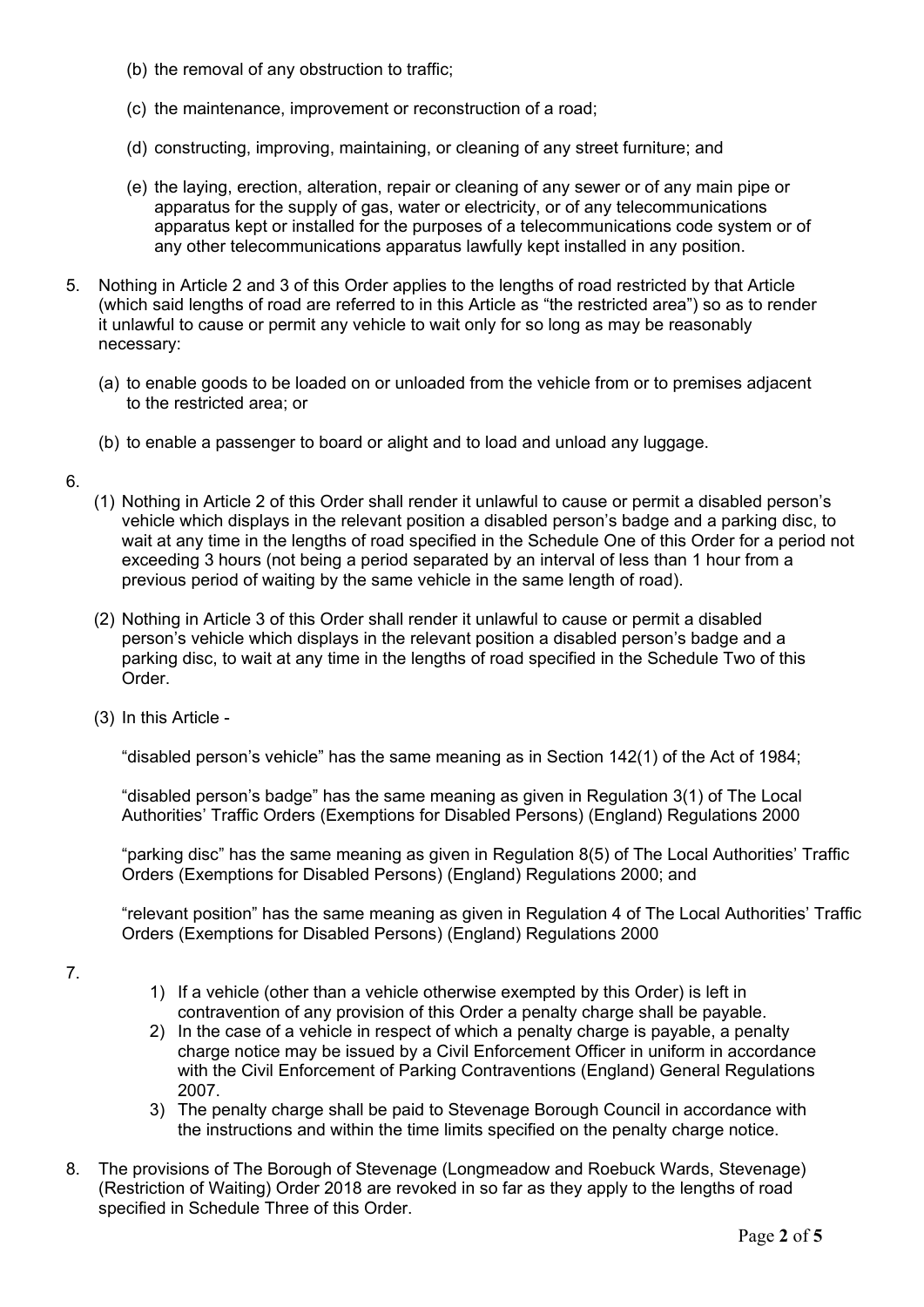- 9. The Interpretation Act 1978 shall apply for the interpretation of this Order as it applies for the interpretation of an Act of Parliament.
- 10. The restrictions imposed by this Order shall be in addition to and not in derogation from any restriction or requirement imposed by any other regulations made or having effect as if made under the Act of 1984 or by or under any other enactment.
- 11. The provisions of The Borough of Stevenage (Control of Parking) (Consolidation) Order 2017 and The Borough of Stevenage (Longmeadow and Roebuck Wards, Stevenage) (Restriction of Waiting) Order 2018 are hereby revoked but only in so far as they are affected by the restrictions imposed by this Order.

IN WITNESS whereof the Common Seal of Stevenage Borough Council was<br>unto affixed this 26 day of January 2022. hereunto affixed this 26

The Common Seal of (1) Stevenage Borough Council (1996) was hereunto affixed (a) in the presence of:- $\overrightarrow{\hspace{1cm}}$ 

Authorised signatory

………………………………………….

## **SCHEDULE ONE No waiting at anytime**

| Item number    | Name of road                  | Side of road | <b>Description</b>                                                                                                                                                    |
|----------------|-------------------------------|--------------|-----------------------------------------------------------------------------------------------------------------------------------------------------------------------|
| $\mathbf{1}$   | Ashdown<br>Road               | <b>Both</b>  | From its junction with Broadwater Crescent<br>southwards for a distance of 10 metres.                                                                                 |
| $\overline{2}$ | Ashdown<br>Road               | West         | From a point 10 metres north-east of its junction with<br>Brook Drive south-westwards to a point 10 metres<br>south-west of that junction                             |
| 3              | <b>Balmoral</b><br>Close      | <b>Both</b>  | From its junction with Hertford Road southwards for a<br>distance of 10 metres                                                                                        |
| 4              | <b>Blenheim Way</b>           | <b>Both</b>  | From its junction with its cul-de-sac serving numbers<br>33-83 Blenheim Way north-eastwards for a distance<br>of 35 metres                                            |
| 5              | <b>Broad Oak</b><br>Way       | <b>North</b> | From its junction with Broadwater Crescent<br>westwards for a distance of 39 metres                                                                                   |
| 6              | <b>Broad Oak</b><br>Way       | <b>Both</b>  | In its cul-de-sac serving numbers 133-145 Broad<br>Oak Way, from its entrance north-eastwards to the<br>mutual property boundary of no.s 137 and 139 Broad<br>Oak Way |
| $\overline{7}$ | <b>Broadwater</b><br>Crescent | <b>North</b> | From the mutual property boundary of no.s 345 and<br>347 Broadwater Crescent eastwards for a distance of<br>47 metres                                                 |
| 8              | <b>Broadwater</b><br>Crescent | South        | From a point 12 metres west of its junction with<br>Ashdown Road eastwards to a point 10 metres east<br>of that junction.                                             |
| 9              | <b>Broadwater</b><br>Crescent | South        | From the mutual property boundary of no.s 364 and<br>366 Broadwater Crescent eastwards for a distance of<br>25 metres                                                 |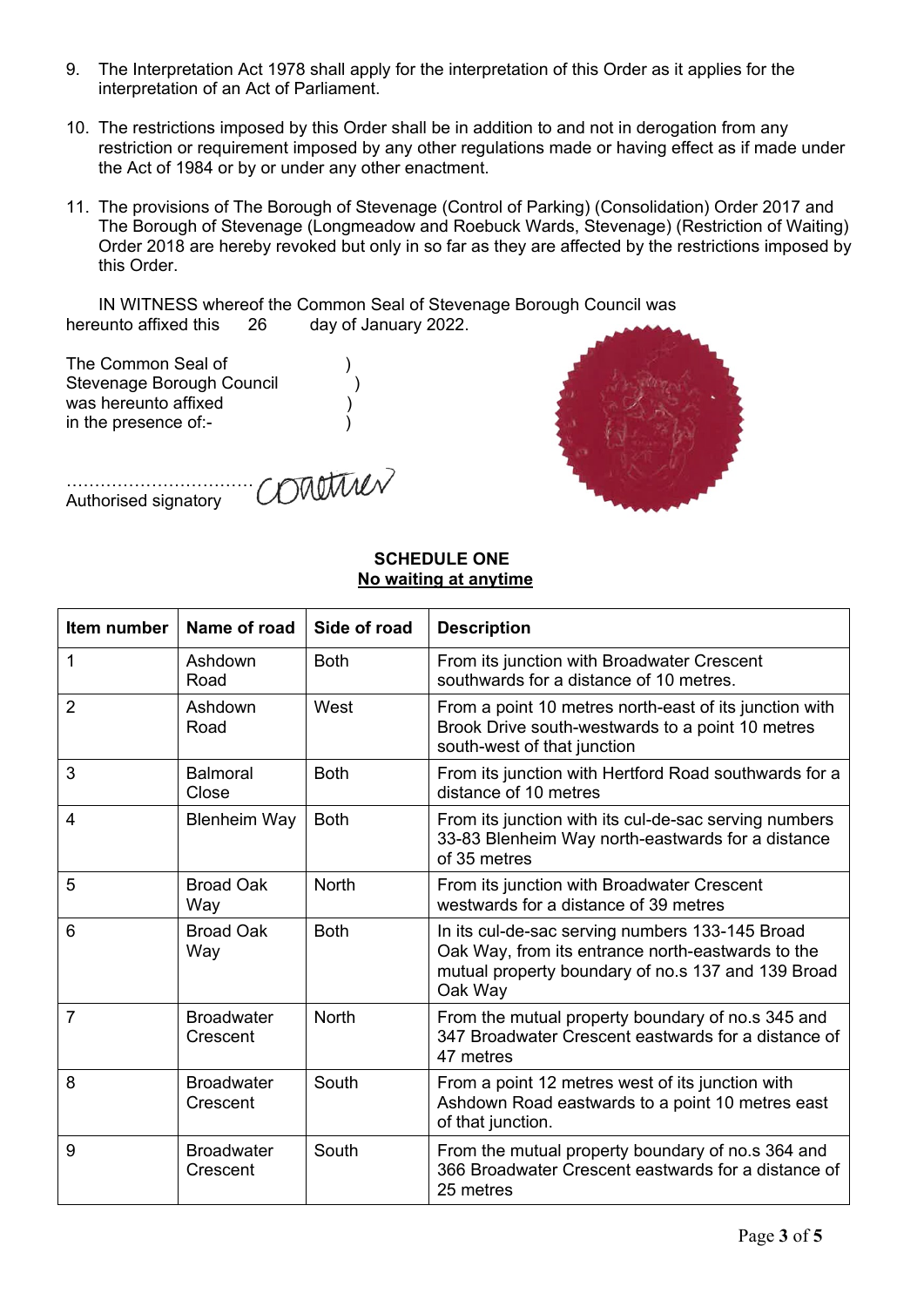| Item number | Name of road                  | Side of road | <b>Description</b>                                                                                                                         |
|-------------|-------------------------------|--------------|--------------------------------------------------------------------------------------------------------------------------------------------|
| 10          | <b>Broadwater</b><br>Crescent | South        | From a point 20 metres west of its junction with Holly<br>Leys eastwards to a point 15 metres east of that<br>junction                     |
| 11          | <b>Brook Drive</b>            | <b>Both</b>  | From its junction with Ashdown Road north-<br>westwards for 17 metres                                                                      |
| 13          | Caernarvon<br>Close           | <b>Both</b>  | From its junction with Hertford Road south-eastwards<br>for a distance of 10 metres                                                        |
| 14          | <b>Fellowes Way</b>           | North        | From its junction with Broadwater Crescent<br>eastwards to a point opposite the mutual property<br>boundary of no.s 2 and 4 Fellowes Way   |
| 15          | <b>Fellowes Way</b>           | <b>Both</b>  | From a point 10 metres east of its junction with<br>Woodland Way south-westwards to a point 10<br>metres west of that junction             |
| 16          | <b>Hertford Road</b>          | <b>Both</b>  | From the eastern property boundary of no. 55<br>Hertford Road eastwards to the mutual property<br>boundary of no.s 73 and 75 Hertford Road |
| 17          | <b>Hertford Road</b>          | South        | From a point 10 metres west of its junction with<br>Windsor Close eastwards to a point 10 metres east<br>of that junction                  |
| 18          | <b>Hertford Road</b>          | South        | From a point 10 metres west of its junction with<br>Carnarvon Close eastwards to a point 10 metres east<br>of that junction                |
| 19          | <b>Hertford Road</b>          | <b>Both</b>  | From a point 10 metres west of its junction with<br>Balmoral Close eastwards to a point 10 metres east<br>of that junction                 |
| 20          | <b>Holly Leys</b>             | <b>Both</b>  | From its junction with Broadwater Crescent<br>southwards for a distance of 10 metres                                                       |
| 21          | Lodge Way                     | <b>Both</b>  | From its junction with Woodland Way south-<br>westwards for a distance of 10 metres                                                        |
| 22          | <b>Windsor Close</b>          | West         | From its junction with Hertford Road southwards for a<br>distance of 10 metres                                                             |
| 23          | <b>Windsor Close</b>          | East         | From its junction with Hertford Road southwards for a<br>distance of 7 metres                                                              |
| 24          | Woodland<br>Way               | <b>Both</b>  | From its junction with Fellowes Way south-eastwards<br>for a distance of 10 metres                                                         |
| 25          | Woodland<br>Way               | West         | From a point 10 metres west of its junction with<br>Lodge Way south-eastwards to a point 10 metres<br>east of that junction                |